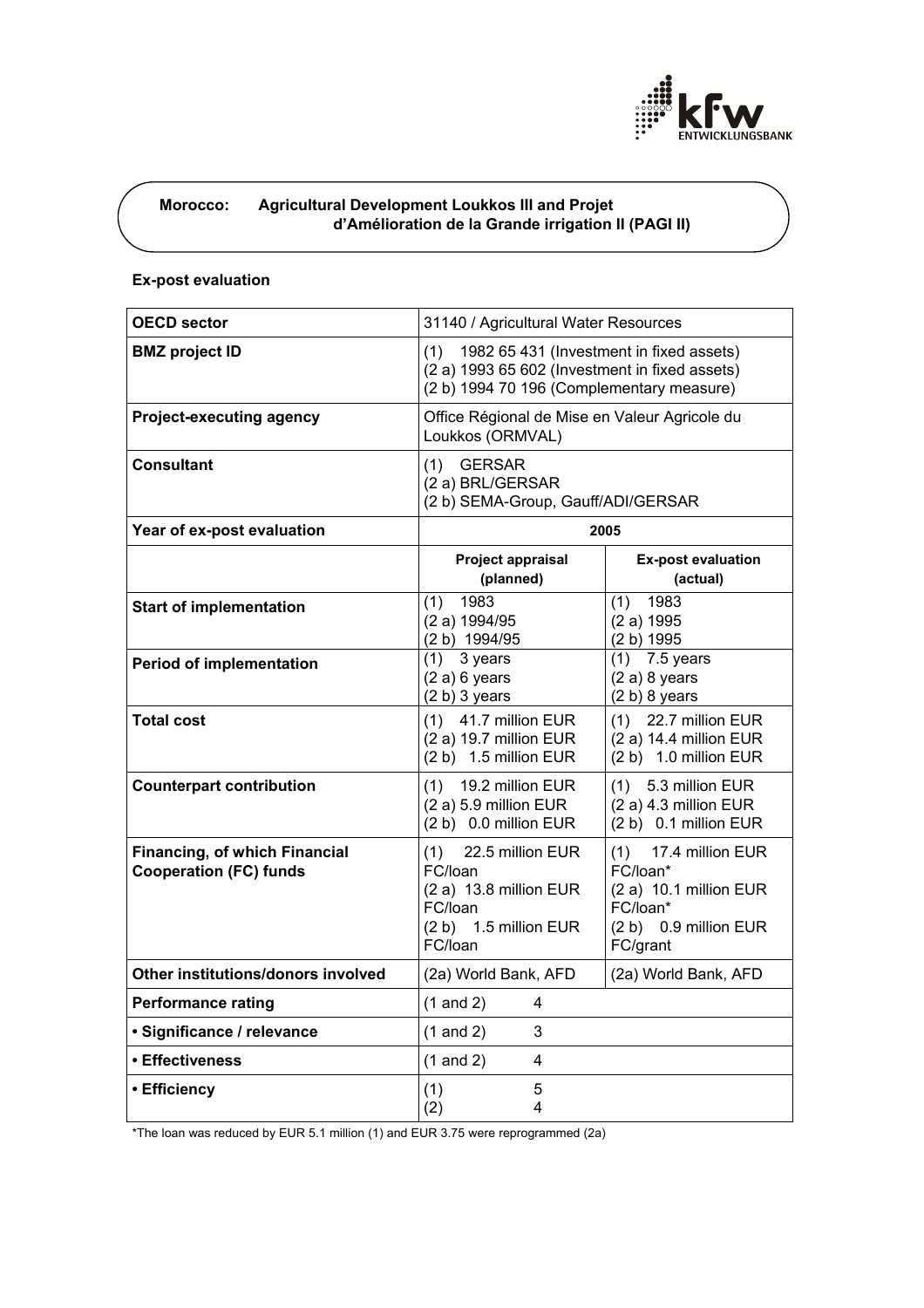## **Brief Description, Overall Objective and Project Objectives with Indicators**

The project Loukkos III comprised the development of a net irrigation area of about 3,700 ha in the sectors Plaine des Ksar (PK) and Basses Collines (BC) of the Loukkos perimeter through the following investments: (a) dikes and structures (protection measures against floods); (b) pumping stations, equalising tanks, pipeline network, sprinkling equipment (irrigation measures); (c) construction of roads and paths; (d) expansion of agricultural consulting centres; (e) equipment for the project-executing agency; and (f) consultant. With regard to its content it was a follow-up project to the two FC projects "Agricultural Development Loukkos I" and "Agricultural Development Loukkos II" which were also implemented with the Office Régional de Mise en Valeur Agricole du Loukkos (ORMVAL) as project-executing agency.

The PAGI II project was designed for the rehabilitation of large irrigation perimeters. It was linked to structural reforms of the sector, which mainly concerned the public agricultural development societies (Offices Régionaux de Mise en Valeur Agricole, ORMVA). PAGI II was financed jointly with the World Bank (lead agency) and the Agence Française de Développement (AFD). The FC funds were used as parallel financing for the rehabilitation especially of the pumping stations and the road network of the irrigation sectors R'Mel and Drader in the Loukkos area (about 16,000 ha in total), which had been developed under the FC projects Loukkos I and II in the 1970s and 1980s. Within the framework of the complementary measure, the rural development society in charge of the region of Loukkos, the Office Régional de Mise en Valeur Agricole du Loukkos (ORMVAL), which acted as project-executing agency, was supported in certain areas.

The overall objective of the project Loukkos III was to increase national self-sufficiency in food production and to reduce the unemployment and underemployment rate in the project region. No indicators were defined in the project appraisal report (old project). The project objective was to increase the income of peasant families.

The indicator of achievement of the project objective was an increase in the yearly incomes of peasant families from MAD 12,000 to 17,000 (price basis 1983).

The overall objectives of the project PAGI II were (1) to increase the economic efficiency of agricultural production in the Loukkos perimeter; (2) to conserve the increasingly scarce water resources and (3) to secure agricultural incomes.

The following indicators were defined: (for 1) 30% reduction of the cropland used for growing sugar cane in R'Mel (to no more than 4,000 ha); (for 2) fourfold increase in the cropland used for fruit and vegetables in Drader and R'Mel (to 2,000 ha); (for 3) development of real agricultural incomes on the basis of the production margins of the crops. At the time of project appraisal, the economic rate of return (ERR) was expected to be 21% for the rehabilitated pumping stations and 11% for the rehabilitated roads on the basis of corresponding calculations of the World Bank.

The project objectives of PAGI II were: (a) to increase the economic autonomy of ORMVAL and the farmers (b) to durably ensure a reliable and demand-oriented supply with irrigation water in the sectors of R'Mel and Drader

Indicators: (for a) the tariff revenues of ORMVAL cover 70% of the operating costs of the irrigation systems by 1999; the Trâme  $A - i.e.$  freedom for the farmers to choose the crops they wish to cultivate – is introduced throughout the irrigation sectors (100%) of R'Mel and Drader (so far Trâme B stipulates that the farmers have to cultivate sugar beet and sugar cane); (for b) the number of pump interruptions due to disruptions in operation decreases by 50% compared with 1992; the amount of water provided corresponds to the needs of the crops; irrigated areas are maintained.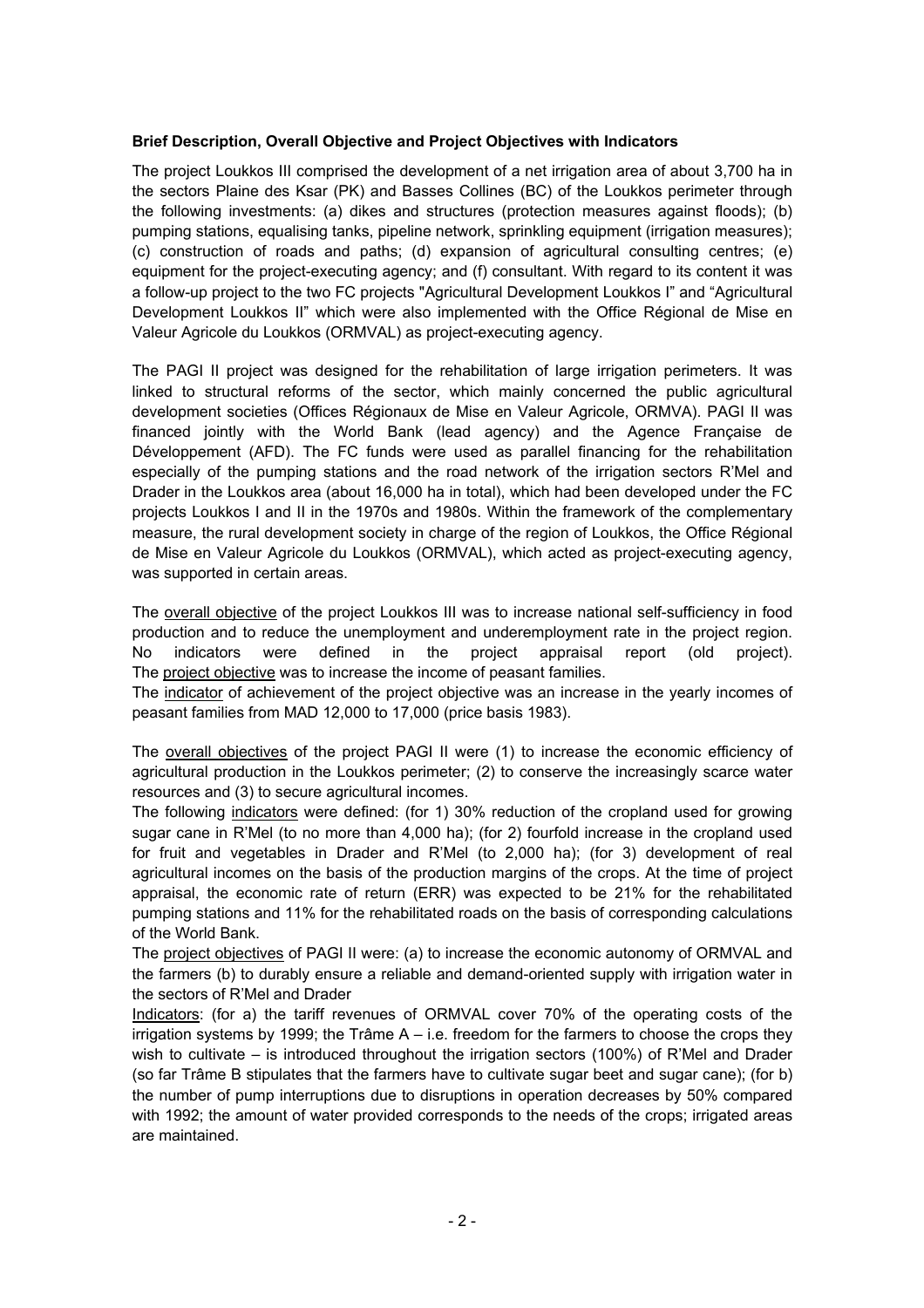## **Project Design / Major Deviations from the original Project Planning and their main Causes**

The project design fixed in the project appraisal report for Loukkos III was implemented without major changes and comprised the following measures:

- Development of the sectors Basses Collines (BC) and Plaine de Ksar (PK) for irrigation farming through the construction and supply of pumping stations, equalising tanks, pipeline networks, sprinkling equipment, drainage networks, dikes and structures along the Loukkos river as water intake source;
- Construction of 70.9 km altogether of first and second class paths and 21.1 km of partly asphalted arterial roads;
- Expansion of two agricultural consulting centres and a test station
- Supply of various equipment for the project-executing agency ORMVAL.

The project was largely implemented as planned during project appraisal. The significant extension of the implementation period (by 4.5 years) to 7.5 years was due to delays in the award of contracts, in the construction work (length of remaining work and rework) and problems with the timely provision of the Moroccan counterpart contribution. Considerable cost savings resulted from the devaluation of the MAD, given that about 99% of costs were domestic costs. This made it possible to reduce the loan by EUR 5.1 million.

Within the project PAGI II, the following investments were co-financed from FC funds as planned: (a) rehabilitation of 140 km of paths and bituminous roads; (b) rehabilitation of embankments along the main irrigation channel C 70 (about 2 km); (c) installation of a sill beam to raise the water level in the Loukkos river; (d) repair and acquisition of spare parts for the pumping stations; (e) acquisition of construction machinery, vehicles and equipment of a workshop; (f) acquisition of equipment for the operation of the irrigation network; (g) acquisition of equipment to improve the use of water.

The project-executing agency ORMVAL took charge of the planning, the tenders, the award of contracts and construction supervision with slight support from the consultant. The implementation period took two years longer than planned. Unlike original planning in the project appraisal report, the sprinkling equipment was financed by the government and the users. As the cost of the project was significantly lower than planned (among others advantageous offers, no sprinkling material) EUR 3.74 million from the FC loan were reprogrammed.

The project PAGI II expected the following structural reforms for the regional public agricultural development societies (ORMVA): (1) Measures to achieve cost-covering water tariffs; (2) individualised metering of water consumption and effective sanctions for payment arrears, (3) strengthening of their autonomy, in particular with regard to financial planning; (4) conversion of their legal status from state-companies to public commercial enterprises; (5) implementation of "Trâme A", i.e. freedom for the farmers to choose the crop they wish to cultivate. The reforms that were directly in the sphere of influence of ORMVAL were supported by a complementary measure (among others successful introduction of a management information system and analytical accounting as well as preparation of an operation and maintenance study).

The structural reform, which was especially expected as a result of the participation of the World Bank, was implemented only to a limited extent. Only the liberalisation of farming (5) was fully implemented. The water tariffs were raised, but the cost recovery ratio is only 50%. In the project area of PAGI II it is possible to meter individual water consumption of the farmers; sanctions for payment arrears were legally introduced only recently. The ORMVA have not gained more autonomy and their legal status has not been changed. They continue to be highly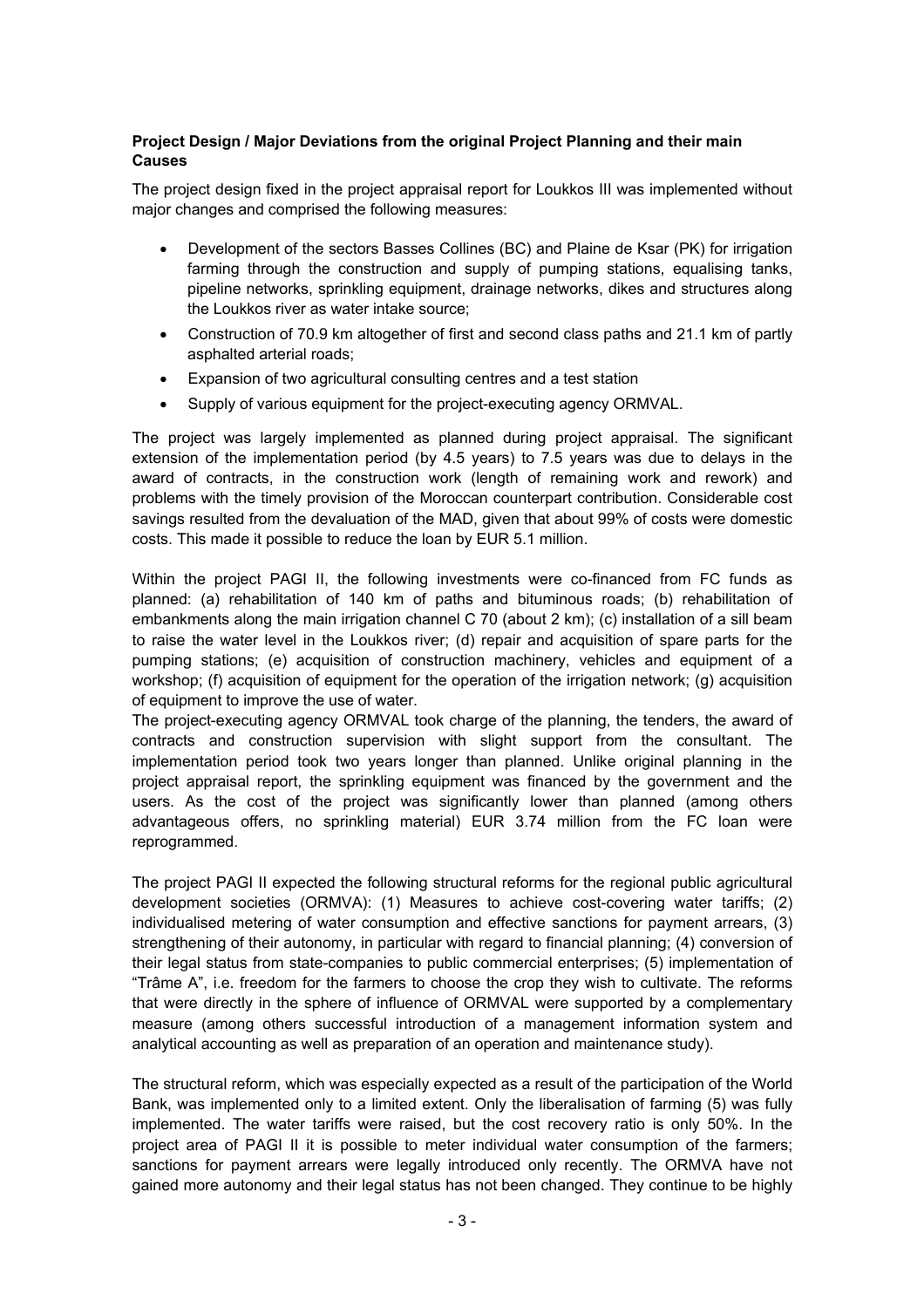dependent on budget funds, which are not allocated in sufficient amounts and in due time. The rural development society responsible for Loukkos (ORMVAL) is particularly affected by this lack of funds, as its operating costs are high due to the unfavourable location (extensive use of pumps to overcome a difference in elevation of 70 m).

Collection efficiency has considerably worsened. Since the implementation of the action plan to adjust tariffs it decreased from an already low level of 42 and 44 % (1997 and 1998) to currently only 21%. According to ORMVAL the introduction of Trâme A is an essential factor for this decrease. While the farmers used to be forced to cultivate sugar and the state-owned sugar factories automatically retained the water tariffs from the farmers in the form of low purchase prices, such "invisible" retention is no longer possible now that the farmers are free to choose their crops. The possibilities to sanction arrears of payment being inadequate the farmers' willingness to pay has diminished.

# **Key Results of the Impact Analysis and Performance Rating**

As a result of the investments of the project Loukkos III, about 3,700 ha of traditional dry farming area were converted into intensive irrigation areas and the cultivation programmes and yields of the major crops were intensified.

The achievement of the overall and project objectives of the project Loukkos III can be summarised as follows:

- In 2004, the average income of farmers was 218% higher than at the time of project appraisal (price basis 2004). Thus the target indicator was clearly exceeded.
- The overall objectives (increase of national self-sufficiency in food production and reduction of the unemployment and underemployment rate in the project area) were fulfilled (sugar  $+$  11,400 t p.a., estimated employment effect of 2,000 – 3,000 job equivalents). However, the achieved increase in production of the main crop sugar (about 50% of the cropland) is linked with very high costs. The economic rate of return of the project is negative.

As a result of the project PAGI II, the irrigation systems are operated continuously and in a technically satisfying manner for an irrigation area of about 16,000 ha. However the level of utilisation of the capacity of the newly installed pumps is low. The road network is heavily degraded again.

Achievement of the project and overall objectives of the project PAGI II:

- The pumping stations are working much better now. As there is insufficient data on the initial situation it is impossible to assess exactly whether the indicators have been fulfilled.
- Freedom of cultivation (Trâme A) has been introduced. The water-intensive cultivation of sugar has strongly decreased (2003: 6% of cropland). The amount of water supplied every year has dropped; utilisation of the capacity of the pumps is relatively low.
- Although the water tariffs were raised, they cover only about 50% of total costs. Due to the lower collection efficiency and insufficient budget allocations, the financial situation of ORMVAL is very strained.
- As a result of the reduction of sugar cane crops and the increased cultivation of fruit and vegetables the economic efficiency of agricultural production in the Loukkos perimeter has increased. Moreover the project has contributed to the conservation of water resources. The indicators set for the respective areas under cultivation have been achieved.
- It is not possible to clearly determine whether agricultural incomes have risen as planned because the project appraisal report does not include detailed data in this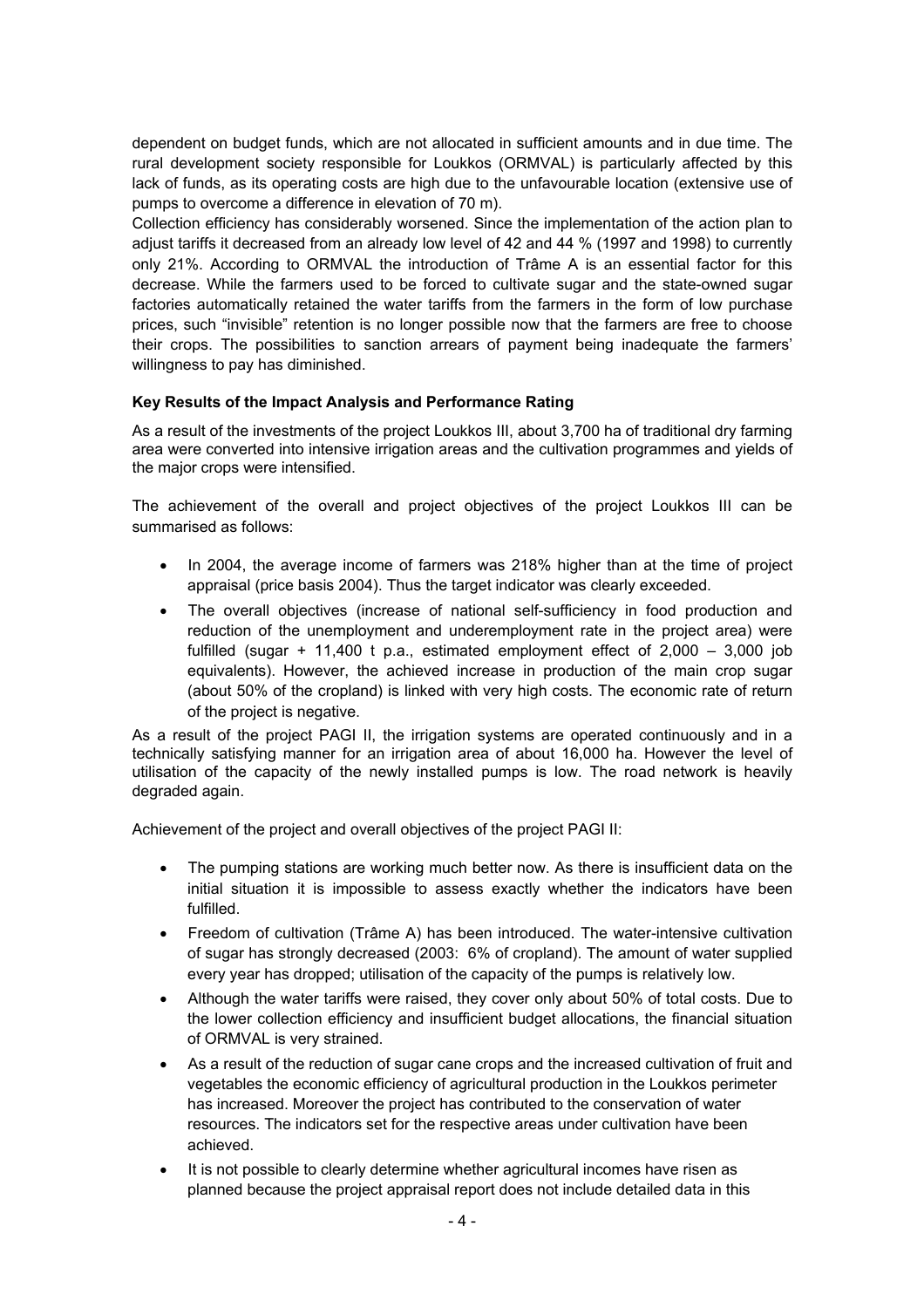respect. According to the information of the Moroccan partner, agricultural incomes increased by about 26% from 1998 to 2002.

• Even on the basis of positive assumptions the economic rate of return of 2.7% p.a. is clearly below the acceptable level for a country such as Morocco (6% p.a.).

The actual expenses for maintenance and repair cannot be clearly derived from the data of ORMVAL due to unclear delimitations. A large share of periodic maintenance was probably financed through donor-financed projects. From 1999 to 2003 the expenses of ORMVAL for maintenance were about MAD 600/ha per year. According to our experience, adequate yearly maintenance should amount to at least 2% of the investment costs, which would correspond to 1,400 MAD/ha/year.

The risk regarding the collection of tariffs, which had been recognised during project appraisal, has occurred. Collection efficiency dropped drastically. During project appraisal it was not sufficiently taken account of the revenue problems that would result for ORMVAL from the reduction of sugar cane and sugar beet crops, because farmers would no longer quasi automatically pay water tariffs indirectly through the lower price they receive from the sugar factories for their yields. Ultimately, the risk that ORMVAL has insufficient rights to enforce and collect water tariffs and especially that the reform efforts of the World Bank would not be sufficiently successful was underestimated. As a result the risk of inadequate maintenance /repair, which was identified during project appraisal, has materialised. Consequently the sustainability of the project is at great risk. The road network is already considerably degraded.

We rate the developmental effectiveness of the project Loukkos III as follows:

- The project objective of increasing the incomes of farmers was achieved but the capacity of the pumps financed from FC funds is utilised only to a small extent. Proper and sustainable operation of the investments financed from FC funds is highly at risk. Therefore, we classify the project's effectiveness as slightly insufficient (sub-rating 4).
- The project was generally appropriate to increase national food production through higher yields. Considerable income and employment effects were achieved. We classify the project's relevance and significance as sufficient (sub-rating 3)
- Overall, the cost of the financed investment measures was adequate. The economic profitability of the project is negative. The efficiency of the project is clearly insufficient (sub-rating 5).

All in all, the overall developmental effectiveness of the project is evaluated as slightly insufficient (rating 4).

Regarding the developmental effectiveness of the project PAGI II we come to the following results:

- The rehabilitation measures contributed to the maintenance of the assets of the previously heavily degraded irrigation infrastructure. However major parts of the investments financed out of FC (pumping stations) are insufficiently used. Proper and sustainable operation of the investments financed from FC funds is highly jeopardised and parts of the financed investment (paths) are already heavily degraded. The project's effectiveness is rated as slightly insufficient (sub-rating 4).
- Generally, the project was appropriate to improve the situation of farmers and to increase the efficiency of agriculture. In the past years, farmers' incomes rose noticeably. We rate the project's significance and relevance as sufficient (sub-rating 3).
- The cost of the financed investments was adequate. The economic rate of return (no more than about 3%) is clearly below the acceptable figure for Morocco (6%). The project's efficiency is rated as slightly insufficient (sub-rating 4).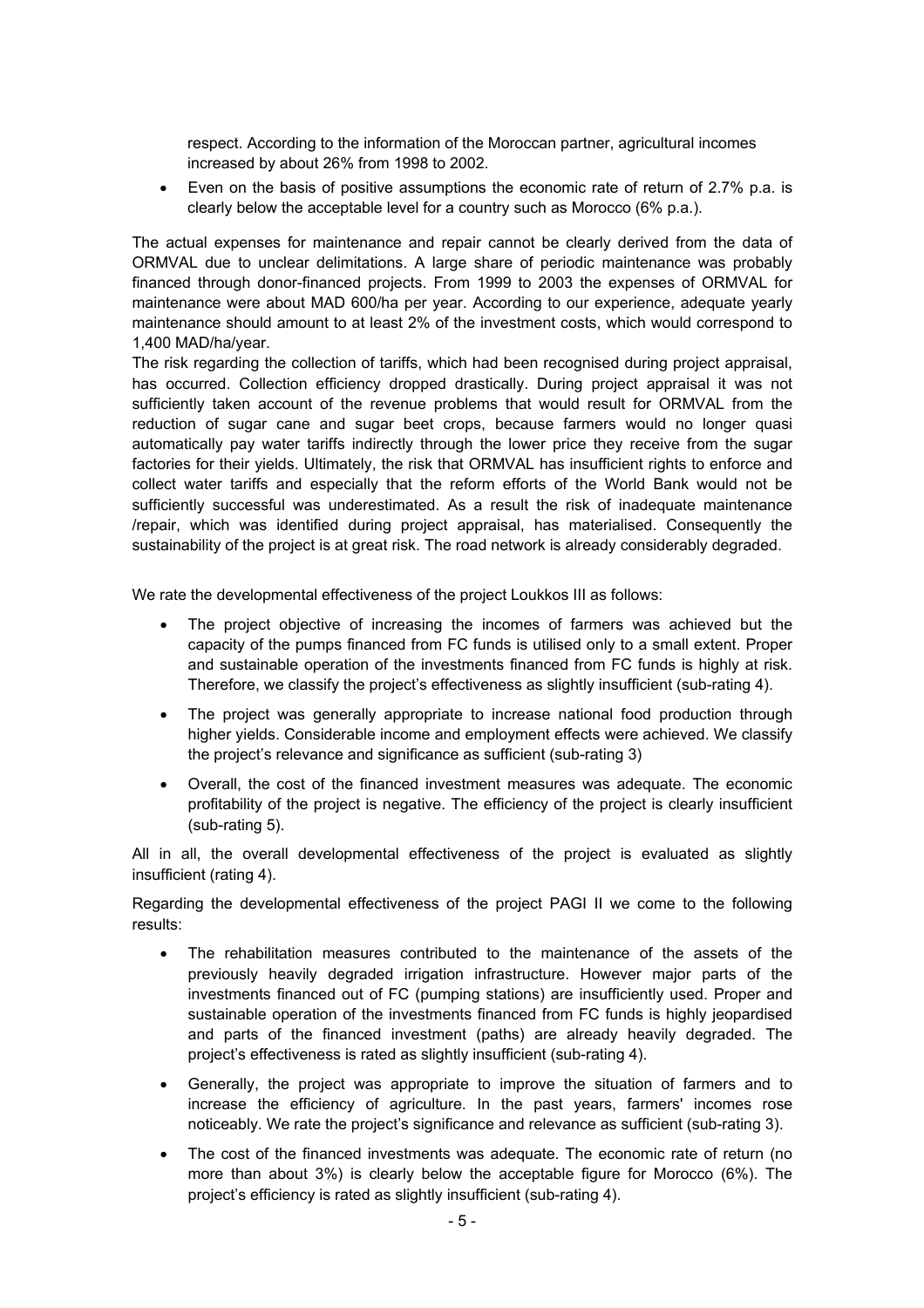In summary, the overall developmental effectiveness of the project is evaluated as slightly insufficient (rating 4).

The about 3,000 enterprises that benefited directly from the project and that have access to the irrigated area are not part of the poorest rural population. Given the prevailing sizes of the enterprises, their incomes are clearly above the Moroccan poverty line (1998/99: EUR 300 p.a. for rural regions). Direct, self-help oriented participation of the target groups in the planning and implementation of the project was not planned and did not take place.

According to a study on the gender-specific effects of the irrigation projects in the Loukkos area the labour contribution of women in the cultivation of fruit and vegetables is high, but they are generally not involved in the relevant decision-making processes.

An improvement of the environmental situation was not aimed for in the project appraisal report. The sample surveys that are regularly carried out by ORMVAL have not revealed any signs of general negative environmental impacts, apart from certain short-term problems.

The project was not designed to improve participation or governance.

## **General Conclusions**

For projects pursuing the aim to substitute imports, it is recommended to calculate the economic efficiency in a scenario model, in order to appropriately take into account the risk of fluctuating world market prices.

Also within joint projects which are implemented with "lead donors" (e.g. World Bank) that are generally considered as assertive in the sector dialogue, front loaded conditions are recommended for governments that are not very reform oriented. This is particularly true if the FC investments are not directly linked with those of the lead donor (e.g. different project sites). FC funds should be used only if the reform process promoted by the lead agency has shown clear success.

## **Legend**

| Developmentally successful: Ratings 1 to 3 |                                                                     |  |
|--------------------------------------------|---------------------------------------------------------------------|--|
| Rating 1                                   | Very high or high degree of developmental effectiveness             |  |
| Rating 2                                   | Satisfactory developmental effectiveness                            |  |
| Rating 3                                   | Overall sufficient degree of developmental effectiveness            |  |
|                                            |                                                                     |  |
| Developmental failures: Ratings 4 to 6     |                                                                     |  |
| Rating 4                                   | Overall slightly insufficient degree of developmental effectiveness |  |
| Rating 5                                   | Clearly insufficient degree of developmental effectiveness          |  |
| Rating 6                                   | The project is a total failure                                      |  |

#### **Criteria for the Evaluation of Project Success**

The evaluation of the "developmental effectiveness" of a project and its classification during the ex-post evaluation into one of the various levels of success described in more detail below concentrate on the following fundamental questions:

- **Are the project objectives reached to a sufficient degree (aspect of project effectiveness)?**
- **Does the project generate sufficient significant developmental effects (project relevance and significance measured by the achievement of the overall development-policy objective defined beforehand and its effects in political, institutional, socio-economic and socio-cultural as well as ecological terms)?**